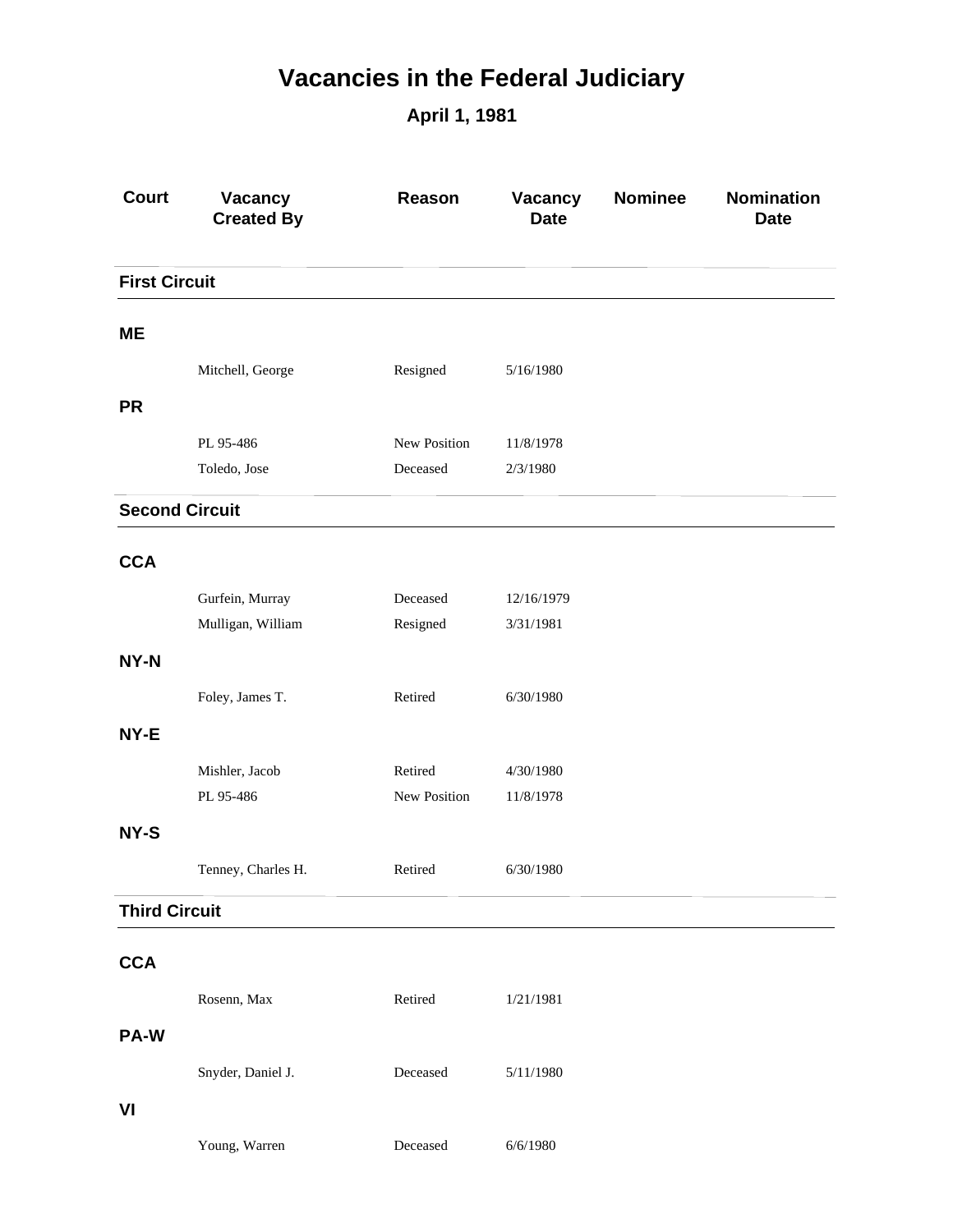| <b>Court</b>          | <b>Vacancy</b><br><b>Created By</b> | Reason             | Vacancy<br><b>Date</b> | <b>Nominee</b> | <b>Nomination</b><br><b>Date</b> |
|-----------------------|-------------------------------------|--------------------|------------------------|----------------|----------------------------------|
| <b>Fourth Circuit</b> |                                     |                    |                        |                |                                  |
| NC-E                  |                                     |                    |                        |                |                                  |
|                       | PL 95-486                           | New Position       | 11/8/1978              |                |                                  |
| NC-W                  |                                     |                    |                        |                |                                  |
|                       | PL 95-486                           | New Position       | 11/8/1978              |                |                                  |
| <b>SC</b>             |                                     |                    |                        |                |                                  |
|                       | Hemphill, Robert                    | Retired            | 5/10/1980              |                |                                  |
| VA-E                  |                                     |                    |                        |                |                                  |
|                       | PL 95-486                           | New Position       | 11/8/1978              |                |                                  |
| VA-W                  |                                     |                    |                        |                |                                  |
|                       | PL 95-486                           | New Position       | 11/8/1978              |                |                                  |
| <b>Fifth Circuit</b>  |                                     |                    |                        |                |                                  |
| <b>CCA</b>            |                                     |                    |                        |                |                                  |
|                       | PL 95-486                           | New Position       | 11/8/1978              |                |                                  |
| TX-S                  |                                     |                    |                        |                |                                  |
|                       | Cox, Owen D.                        | Retired            | 3/20/1980              |                |                                  |
| TX-W                  |                                     |                    |                        |                |                                  |
|                       | Roberts, Jack                       | Retired            | 5/1/1980               |                |                                  |
| <b>Sixth Circuit</b>  |                                     |                    |                        |                |                                  |
| <b>CCA</b>            |                                     |                    |                        |                |                                  |
|                       | Celebrezze, Anthony J.              | Retired            | 10/1/1980              |                |                                  |
| KY-E                  |                                     |                    |                        |                |                                  |
|                       |                                     |                    |                        |                |                                  |
| OH-N                  | Hermansdorfer, Howard               | Resigned           | 1/31/1981              |                |                                  |
|                       |                                     |                    |                        |                |                                  |
|                       | Thomas, William<br>Young, Don       | Retired<br>Retired | 2/15/1981<br>7/1/1980  |                |                                  |
|                       |                                     |                    |                        |                |                                  |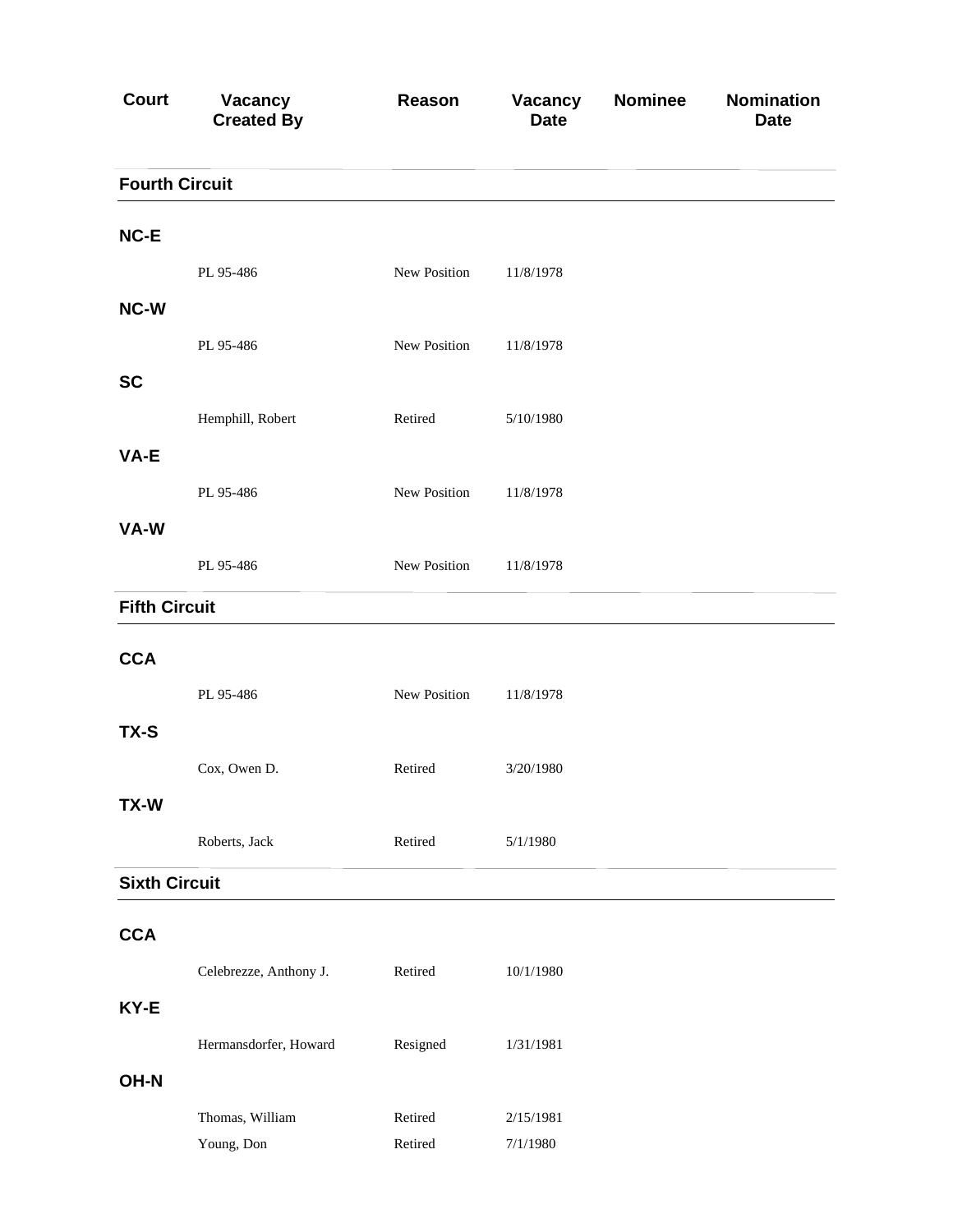| <b>Court</b>          | Vacancy<br><b>Created By</b> | Reason       | Vacancy<br><b>Date</b> | <b>Nominee</b> | <b>Nomination</b><br><b>Date</b> |
|-----------------------|------------------------------|--------------|------------------------|----------------|----------------------------------|
|                       | <b>Seventh Circuit</b>       |              |                        |                |                                  |
| <b>CCA</b>            |                              |              |                        |                |                                  |
|                       | Tone, Philip                 | Resigned     | 4/30/1980              |                |                                  |
| $IN-N$                |                              |              |                        |                |                                  |
|                       | McNagny                      | Deceased     | 3/28/1981              |                |                                  |
|                       | PL 95-486                    | New Position | 11/8/1978              |                |                                  |
| WI-W                  |                              |              |                        |                |                                  |
|                       | Doyle, James E.              | Retired      | 7/7/1980               |                |                                  |
| <b>Eighth Circuit</b> |                              |              |                        |                |                                  |
| <b>CCA</b>            |                              |              |                        |                |                                  |
|                       | Gibson, Floyd                | Retired      | 12/31/1979             |                |                                  |
| <b>MN</b>             |                              |              |                        |                |                                  |
|                       | Devitt, Edward J.            | Retired      | 5/1/1980               |                |                                  |
| <b>MO-W</b>           |                              |              |                        |                |                                  |
|                       | Collinson, William R.        | Retired      | 8/19/1980              |                |                                  |
|                       | Hunter, Elmo                 | Retired      | 12/31/1980             |                |                                  |
|                       | Oliver, John                 | Retired      | 11/3/1980              |                |                                  |
| <b>SD</b>             |                              |              |                        |                |                                  |
|                       | Nichol, Fred                 | Retired      | 6/11/1980              |                |                                  |
| <b>Ninth Circuit</b>  |                              |              |                        |                |                                  |
| <b>CA-N</b>           |                              |              |                        |                |                                  |
|                       | Renfrew, Charles             | Resigned     | 2/27/1980              |                |                                  |
| CA-E                  |                              |              |                        |                |                                  |
|                       | Crocker, Myron               | Retired      | 1/1/1981               |                |                                  |
|                       |                              |              |                        |                |                                  |